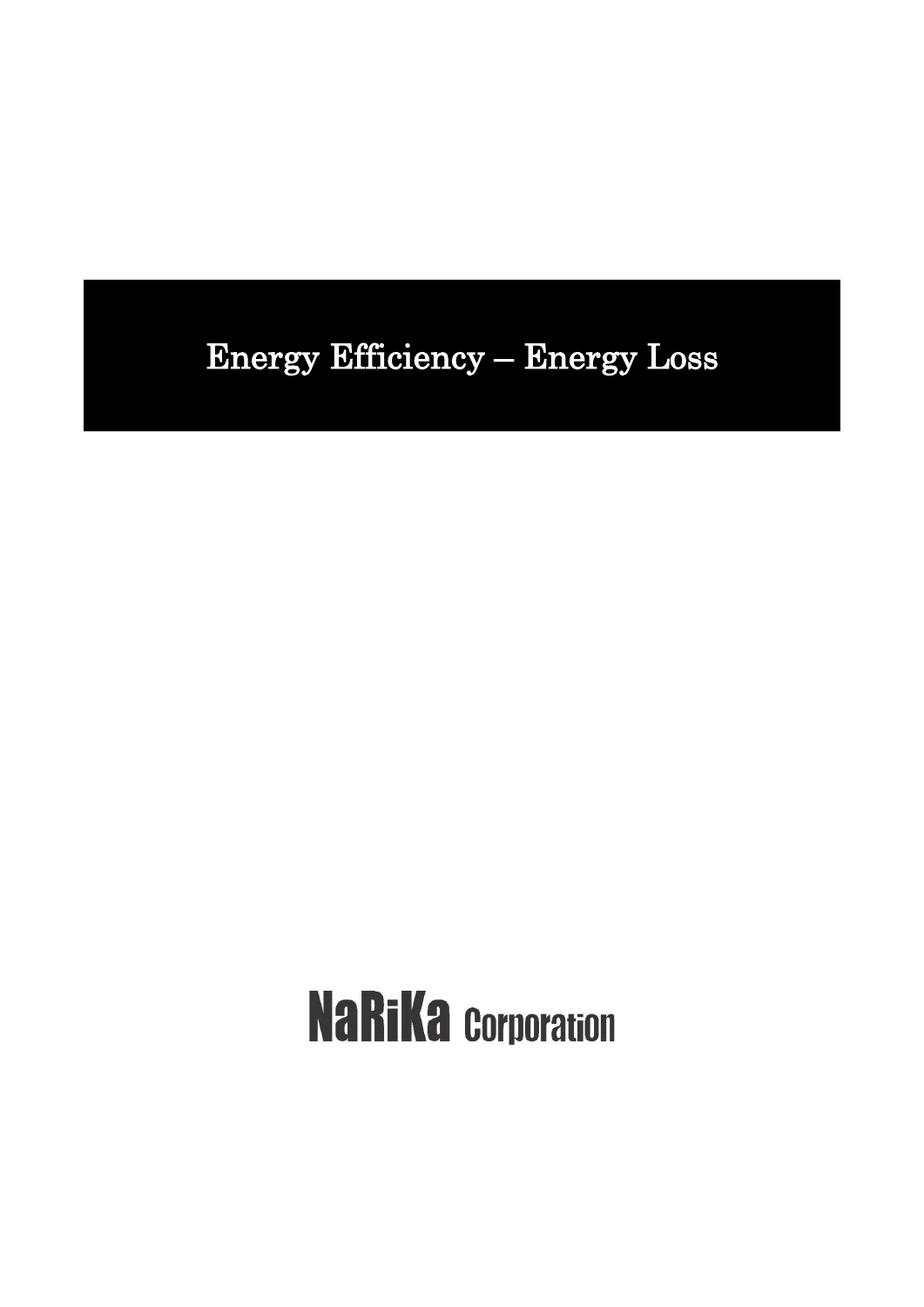

# 1. Learning Outcome

As a supplementary curriculum, in this unit, teachers help students understand how electricity is transferred from power stations to the towns/homes while some of the power is consumed (lost) on the way and not all of the generated power can reach to us due to the energy conversion from electricity to heat.

Based on this understanding, students learn basic concept like "Power consumption" and "Amount of Power Consumption" through the experiment to realize that a equipment of larger energy consumption requires more electric power. Also, students will know various type of fuel (source of energy) is needed to generate electric power.

Finally, students will go through the experiment to understand the balance between power generation amount and power consumption. Students to know blackout may happens in case power consumption surpasses the amount of power generation.

## 2. Overall Learning Scheme



#### 3. Preparation for Experiment

In this unit, use the instrument as follows.

- ⚫ P70-0395-10 Miniature Bulb and Socket (holder) with Leads & Clips: 10
- B<sub>10</sub>-2632-W<sub>0</sub> GENECON DUE: 1
- B<sub>10</sub>-2634-W<sub>0</sub> GENECON V3: 2

# 1. Miniature Bulb and Socket with Leads & Clips (P70-0395-10)

A miniature bulb is embedded in a socket (with a lead and electrical clips). Even early elementary grade students can connect it to drycell battery holder and electrical circuit.

Also, suitable for the experiment to light a miniature bulb with electrical energy stored by using B10-2632 GENECON DUE.



© Narika Corporation 2020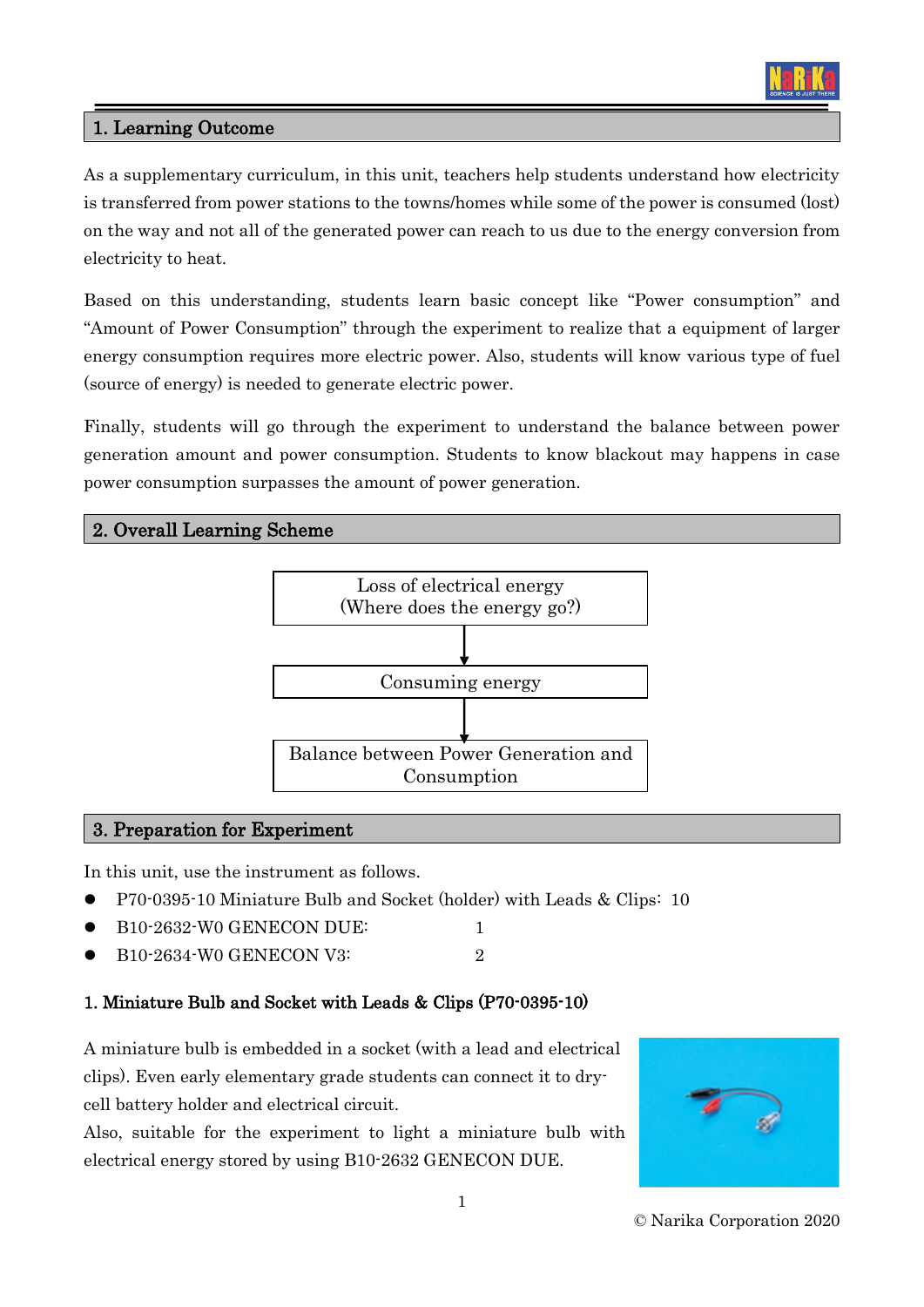

# 2. GENECON DUE & V3 (B10-2632-W0, B10-2634-W0)

GENECON is a user-friendly hand-held DC (Direct Current) generator extremely useful for the power generation to be used for experiments of energy conversion and electrolysis of water. GENECON DUE produces (up to) approx. 12V DC only by turning the handle. GENECON V3 produces (up to) approx. 3V DC only by turning the handle. GENECON is a power generator specialized for the educational use to self-produce electricity.

GENECON is quite simply designed with the built-in motor inside that works to generate power. Students may realize the structural interaction of embedded motor, gears, shafts and handle through the transparent body. Teachers may easily instruct the students about the identical/interchangeable correlation between "motor" and "generator".





GENECON V3 (DC3V Type) GENECON DUE (DC12V Type)

|                              | <b>GENECON V3</b> | <b>GENECON DUE</b> |
|------------------------------|-------------------|--------------------|
| Available generating voltage | approx. 3V        | approx. 12V        |
| Most suitable bulb           | 2.5V Type         | 6.3V Type          |

[Note] Specifications differ between GENECON V3 and GENECON DUE. In case lighting a miniature bulb 6.3V type, use GENECON DUE instead of GENECON V3. If you light 2.5V type with GENECON DUE, the bulb would be shortly broken.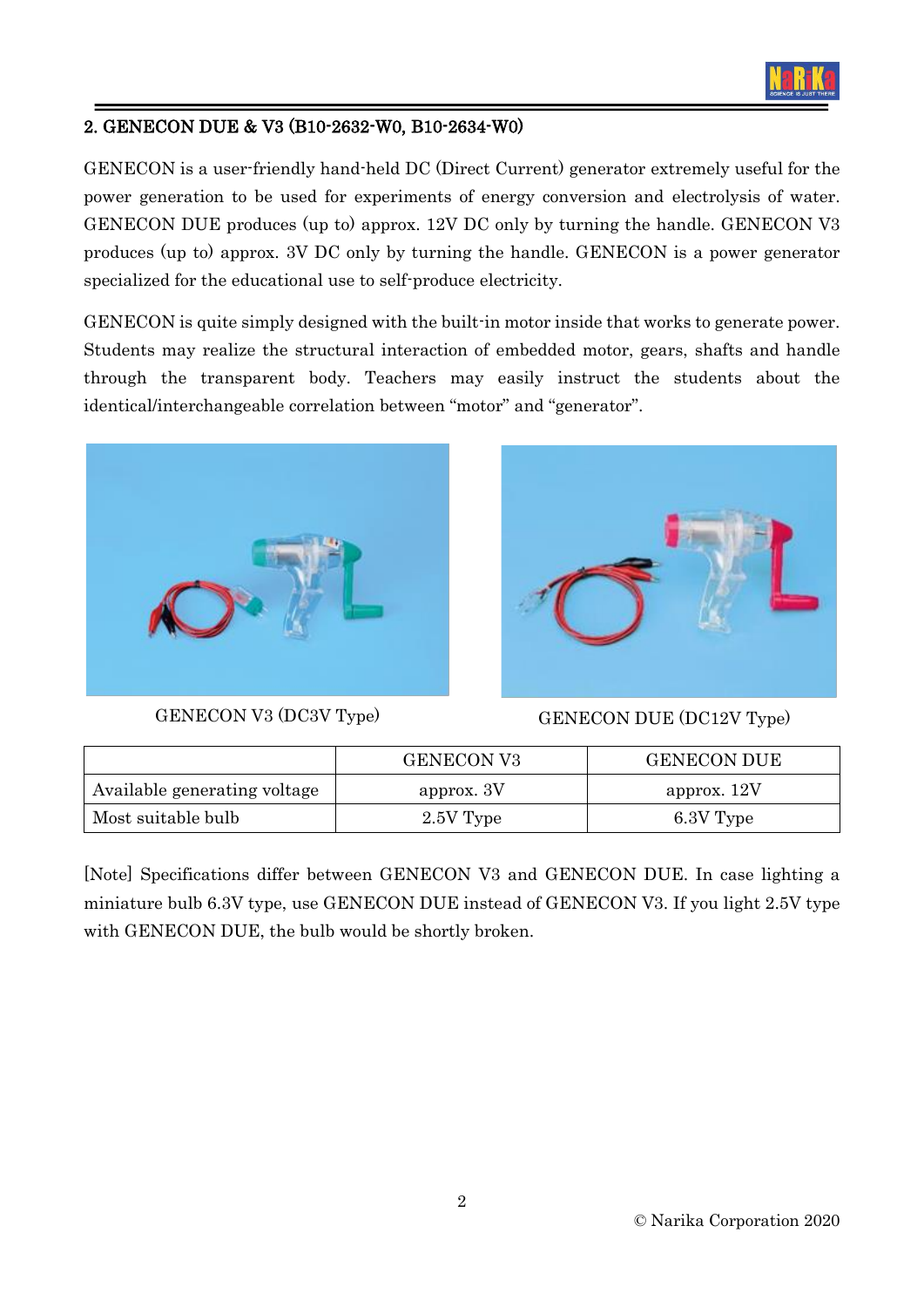

#### 1. Transportation of energy

Electricity necessary for your daily life, as you can se in drawing below, comes from various power plants (e.g. thermal power plant) and is transported through electricity network to our homes. In addition, factories, transportation, or commercial buildings for which large amount of energy is necessary are supplied with energy in accordance with their actual demand.

In the previous unit, we were doing following experiment: using two GENECON V3 and



connected them by their cables and by turning handle of one GENECON V3, handle of the other one was turning too.



During that experiment, it is possible to regard the GENECON V3 as a "power plant" where electricity is generated by turning the handle. We can regard the other GENECON V3 of building as a "house" or a "factory" where handle is turning by electricity. And then we can regard the cables connecting GENECON V3 as an "electricity network".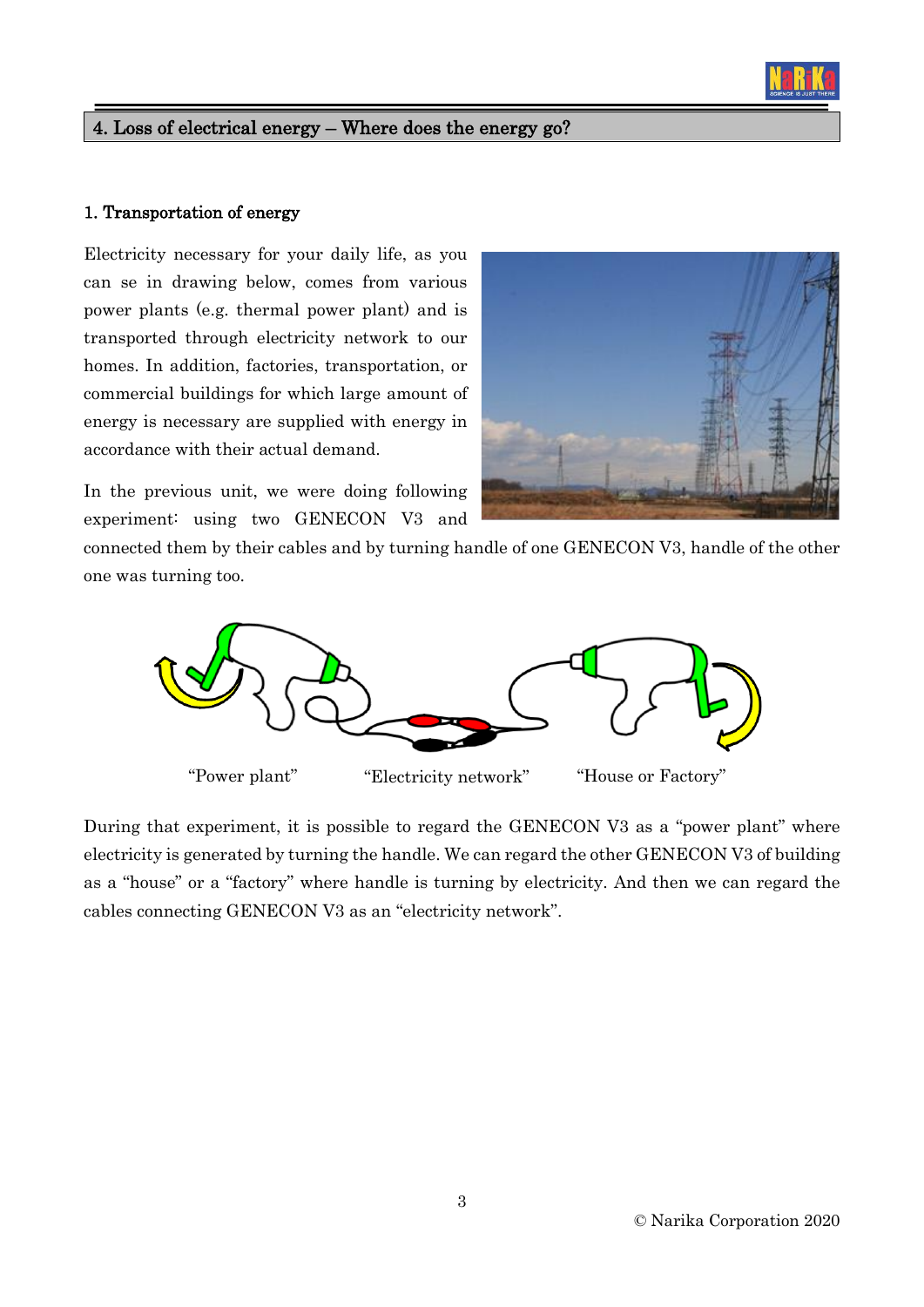

# 2. Where does the energy go? (Experiment)

#### 1. Experiment

1) Connect two GENECON V3 to each other by their clips at the end of their cords. Connect red clip to red clip and black clip to black clip.



2) Two students will make a pair and one will be doing "power plant" with one Genecon V3 and the other will be doing "house".

3) Person who is doing "power plant" will turn the handle of GENECON V3 10 times.

4) Person who is doing "house" will count how many times the handle of the other GENECON V3 will turn. And write down the results.

5) After that exchange roles and according to the table below repeat the experiment.



6) Deduct the amount of turns of the handle of "house" from that of "Power plant" (= 10 turns), which is to be completed in the column for the "Difference in the amount of turns".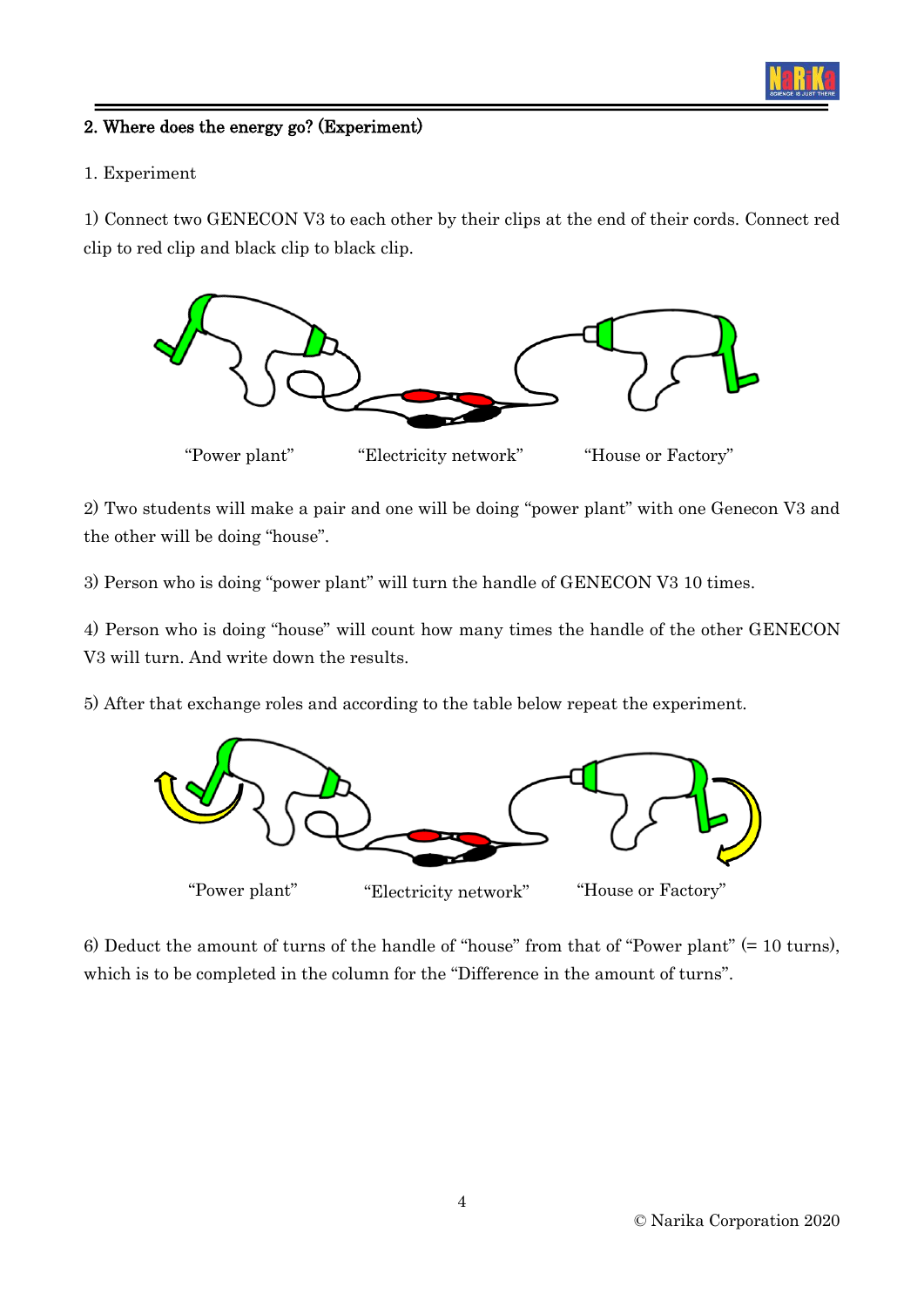

#### 2. Experiment result

| Number of  | Amount of turns of the  | Difference in the amount | Amount of turns of the |
|------------|-------------------------|--------------------------|------------------------|
| experiment | handle of "power plant" | of turns                 | handle of "house"      |
| 1.         | 10 turns                | turns                    | turns                  |
| 2.         | 10 turns                | turns                    | turns                  |
| 3.         | 10 turns                | turns                    | turns                  |
| 4.         | $10 \text{ turns}$      | turns                    | turns                  |
| Average    | $10 \text{ turns}$      | turns                    | turns                  |
| 5.         | 20 turns                | turns                    | turns                  |
| 6.         | 20 times                | turns                    | turns                  |
| 7.         | 20 turns                | turns                    | turns                  |
| 8.         | 20 turns                | turns                    | turns                  |
| Average    | 20 turns                | turns                    | turns                  |

\* These changes depending on the rotation speed of "power plant" handle, but what matters is that the difference of turns.

## 3. Further study

| Q1. How many times does the handle of "house" turns on average when you turn "power" |  |   |  |  |  |  |
|--------------------------------------------------------------------------------------|--|---|--|--|--|--|
| plant" handle 10 times?                                                              |  |   |  |  |  |  |
| Q2. What is the average of difference in amount of turns?                            |  | % |  |  |  |  |
| Q3. What is the average of amount of turns of the handle of "house"?                 |  | % |  |  |  |  |
| Q4. How many times does the handle of "house" turns on average when you turn "power" |  |   |  |  |  |  |
| plant" handle 20 times?                                                              |  |   |  |  |  |  |
| Q5. What is the average of difference in amount of turns this time?                  |  | % |  |  |  |  |
|                                                                                      |  |   |  |  |  |  |

Q7. Let's think about the reason why there is difference in the amount of turns of the handle of "power plant" and "house".

[1] In case of generating power by using the "Power plant" of Genecon V3, electrical quantity is determined at each of the following stages; (1) Kinetic energy to turn the handle will be transferred to;  $\rightarrow$  (2) the Kinetic energy to turn the gears (totally three gears are used for one Genecon) that will be transferred to;  $\rightarrow$  (3) the Kinetic energy to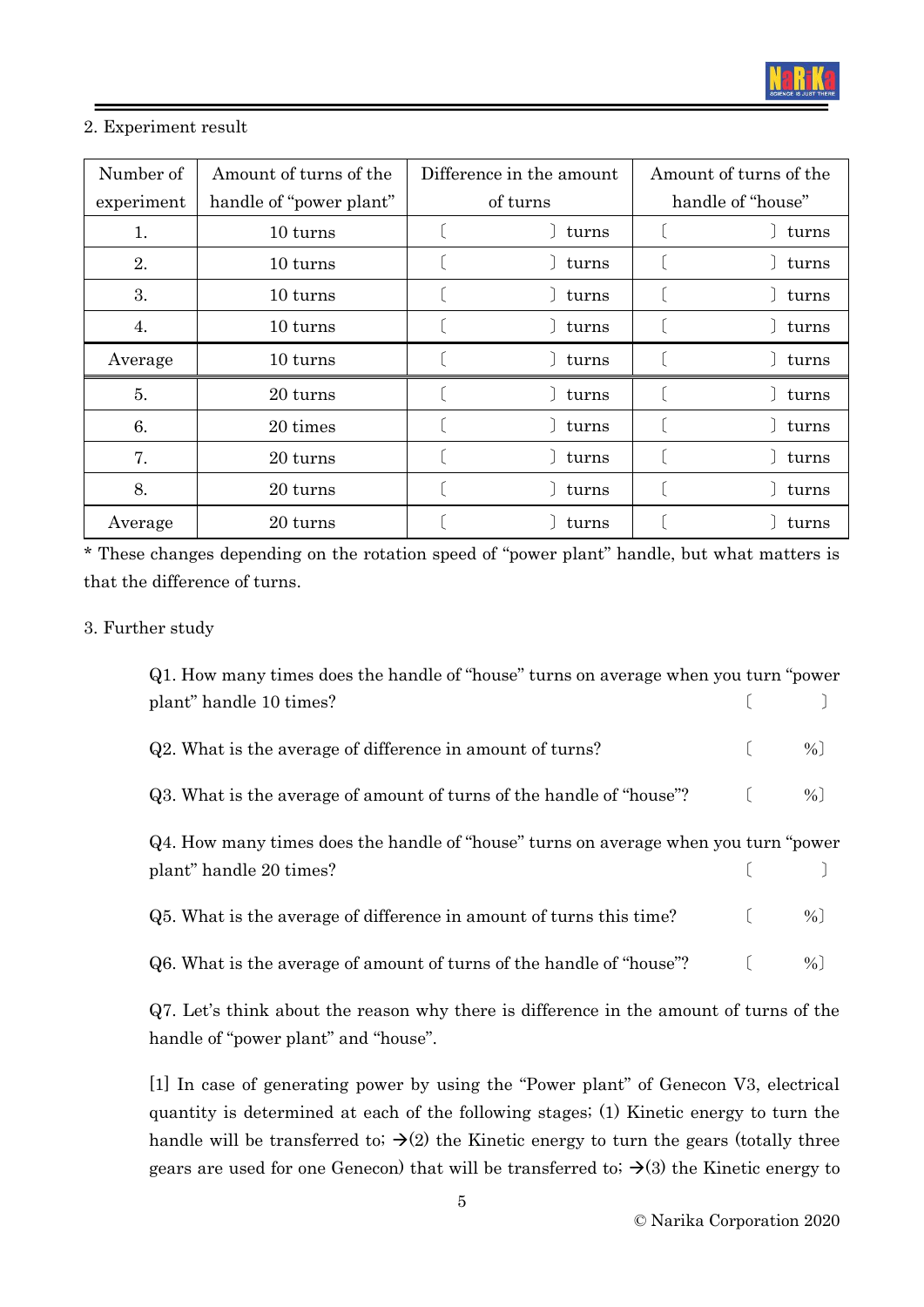

turn the shaft of the generator that will be transferred to;  $\rightarrow$  (4) the Electric energy. Note that this is because of the energy loss caused at each stage of energy conversion.

[2] In case of power distribution through cable, energy loss is caused; (1) electric resistance of the cable, and (2) connection resistance of the clips.

[3] In case of generating power by using the "House" of Genecon V3, energy loss is caused at each of the following stages; (1) Electricity to be transferred to the Kinetic energy to turn motor shaft;  $\rightarrow$  (2) Kinetic energy to turn motor shaft is transferred to Kinetic energy to turn gears;  $\rightarrow$ (3) Kinetic energy to turn gears is transferred to the Kinetic energy to turn the handle.

Q8. Can you think about the reason where the electric energy equivalent to the difference in the amount of turns disappeared?



Heat

Energy conversion from the Kinetic energy turning the handle of Genecon V3 to the Light energy lighting miniature bulb(s) always causes following energy losses.

- 1) Loss of Kinetic energy at gears
- 2) Loss of Electric energy at generator
- 3) Loss of Electric energy at electric transmission
- 4) Loss of Kinetic energy at motor

If this is amplified to the larger size, such as a city or town, note that energy losses always happen on the way from a power plant to houses/buildings/factories where the energy should be consumed.

Certain data also suggest that power generation efficiency of;

- Thermal electric power plant (using coals): 40~43%
- Hydro power plant: 80~90%
- Wind-power plant: less than 59%
- Dynamo for bicycle light: 20~65%